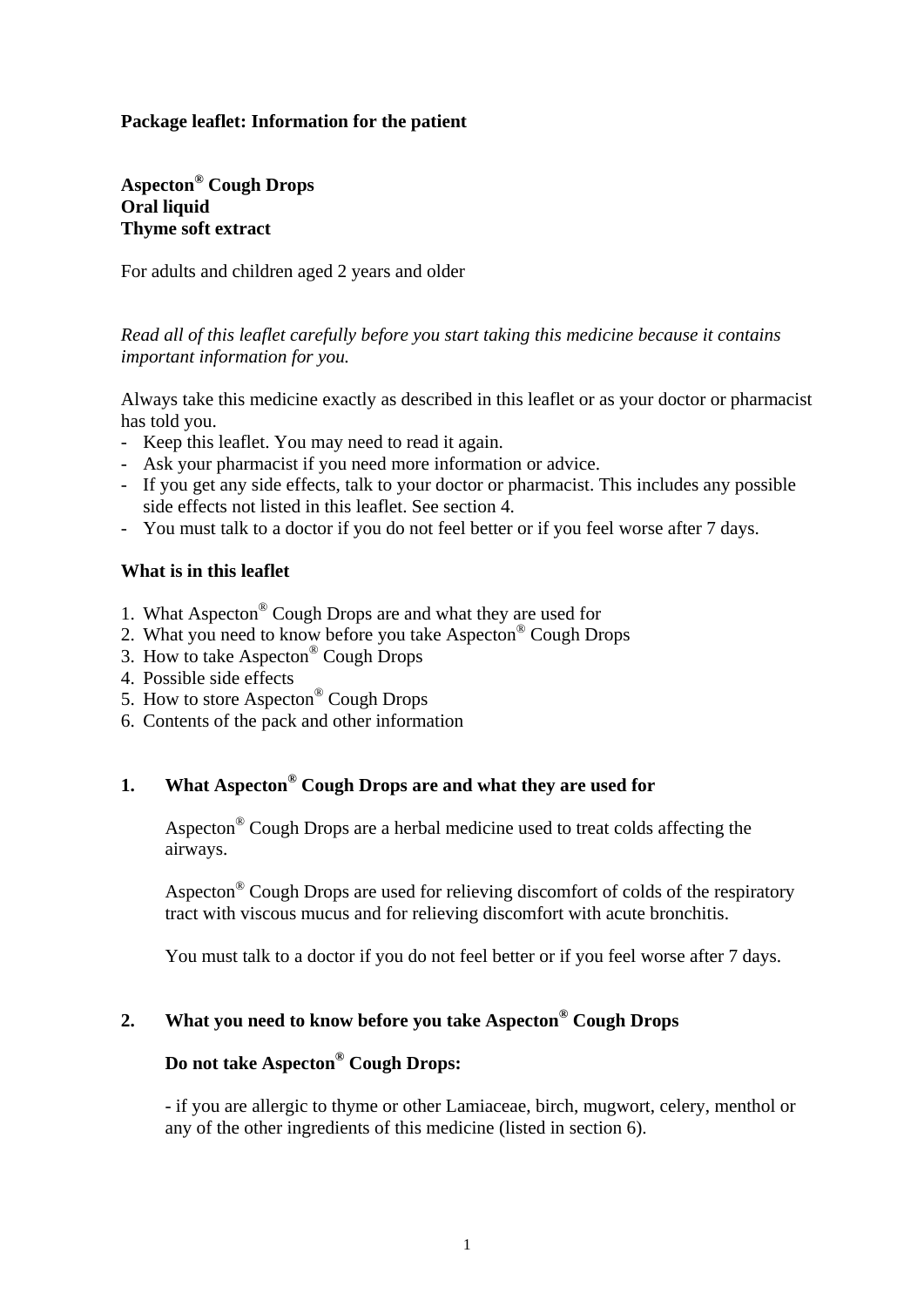### **Warnings and precautions**

Seek medical advice if your symptoms last more than 1 week or you develop shortness of breath, fever, purulent or bloody sputum.

No adequate studies are available on the use of this medicine in children under 2 years of age. It should therefore not be used in children under 2 years of age.

# **Other medicines and Aspecton® Cough Drops**

Tell your doctor or pharmacist if you are taking/using, have recently taken/used or might take/use any other medicines.

No interactions with other medicines have been reported to date.

Studies on Aspecton® Cough Drops regarding possible interactions with other medicines given at the same time are not available to date.

# **Aspecton® Cough Drops with food, drink and alcohol**

No special precautions need to be taken.

### **Pregnancy and breast-feeding**

If you are pregnant or breast-feeding, think you may be pregnant or are planning to have a baby, ask your doctor or pharmacist for advice before taking this medicine.

Since no adequate studies are available, Aspecton® Cough Drops should not be used during pregnancy and breastfeeding,.

### **Driving and using machines**

No special precautions need to be taken.

# **3. How to take Aspecton® Cough Drops**

 Always take this medicine exactly as described in this leaflet or as your doctor or pharmacist has told you. Check with your doctor or pharmacist if you are not sure.

#### **The recommended dose is:**

|                                                                         | Adults and children aged 12 years and Three to four times daily between 31 and at |
|-------------------------------------------------------------------------|-----------------------------------------------------------------------------------|
| older                                                                   | most 61 drops                                                                     |
| Children aged between 11 and                                            | Three times daily 15 drops                                                        |
| 12 years                                                                |                                                                                   |
| Children aged between 5 and 10 years Three to four times daily 10 drops |                                                                                   |
| Children aged between 2 and 4 years                                     | Two times daily 10 drops                                                          |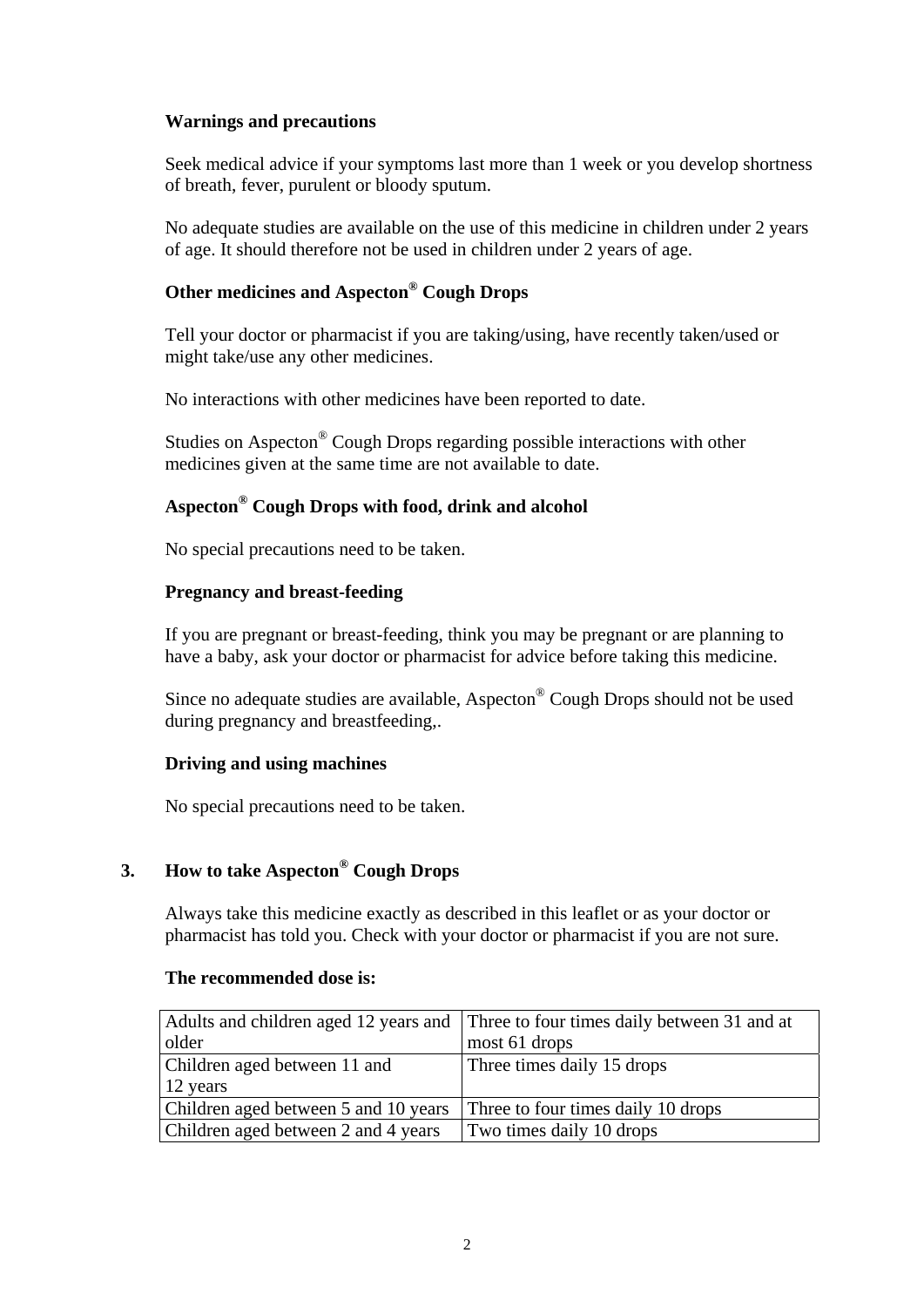Method of administration:

For oral use.

Aspecton® Cough Drops can be taken undiluted or in water. They can be taken with or without meals.

#### Duration of use:

The duration of treatment depends on the course of the disease and is to be determined by your doctor if required.

However, please in any case take note of the precautions listed in section 2 as well as the information under "Possible side effects".

Talk to your doctor or pharmacist if you think that the effect of Aspecton® Cough Drops is too strong or too weak.

# **If you take more Aspecton® Cough Drops than you should**

No intoxications with Aspecton® Cough Drops have been reported to date. If you take more Aspecton® Cough Drops than you should, the symptoms described under "Possible side effects" may occur in a stronger form. In this case, please consult a doctor. The doctor can then decide which measures are to be taken, if any.

### **If you forget to take Aspecton® Cough Drops**

Do not take a double dose to make up for a forgotten dose.

### **If you stop taking Aspecton® Cough Drops**

Interrupting or stopping treatment early is usually safe. If in doubt, please ask your doctor or pharmacist.

If you have any further questions on the use of this medicine, ask your doctor or pharmacist.

### **4. Possible side effects**

Like all medicines, this medicine can cause side effects, although not everybody gets them.

Hypersensitivity reactions such as shortness of breath, skin rashes, hives as well as swelling in the face, mouth and/or throat can occur. Stomach troubles such as cramps, nausea and vomiting may also occur.

The frequency of the side effects is unknown.

If side effects occur, the product should be discontinued and a doctor consulted. The doctor can then assess the severity and decide which measures are to be taken, if any. Aspecton® Cough Drops must not be taken again if there are any signs of a hypersensitivity reaction.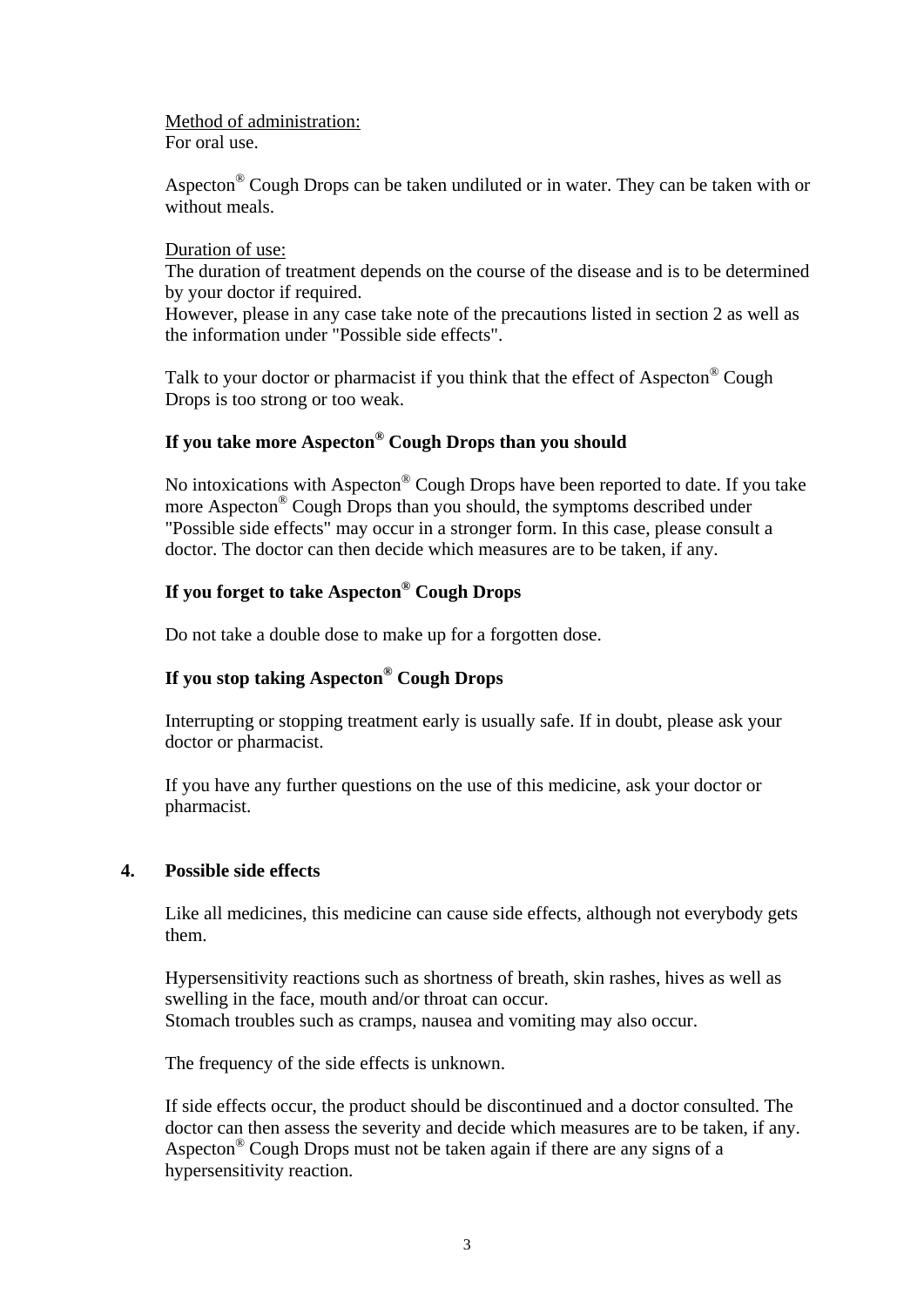Menthol can trigger allergic reactions (including shortness of breath) in sensitised patients.

### **Reporting of side effects**

If you get any side effects, talk to your doctor or pharmacist. This includes any possible side effects not listed in this leaflet. You can also report side effects directly via the Bundesinstitut für Arzneimittel und Medizinprodukte, Abt. Pharmakovigilanz, Kurt-Georg-Kiesinger-Allee 3, D-53175 Bonn, Website: www.bfarm.de. By reporting side effects you can help provide more information on the safety of this medicine.

### **5. How to store Aspecton® Cough Drops**

Keep this medicine out of the sight and reach of children.

Do not use this medicine after the expiry date which is stated on the carton and label after "EXP". The expiry date refers to the last day of that month.

### **Storage conditions:**

This medicinal product does not require any special storage conditions.

### **Shelf life after opening:**

Aspecton® Cough Drops have a shelf life of 6 months after opening.

### **6. Contents of the pack and other information**

# **What Aspecton® Cough Drops contain**

10 ml liquid (1 ml equivalent to 27 drops) contain: 4.23 g thyme soft extract (1.7-  $2.5:1$ ).

Extraction solvent: ammonia solution 10 % (m/m), glycerol 85 % (m/m), ethanol 90 % (V/V), water (1:20:70:109).

The other ingredients are: glycerol 85 %, propylene glycol, star aniseed oil, eucalyptus oil, levomenthol.

Please note: Aspecton® Cough Drops do not contain alcohol (ethanol).

# **What Aspecton® Cough Drops look like and contents of the pack**

Aspecton® Cough Drops are a brown to dark brown hazy solution.

Aspecton® Cough Drops are available in packs of 30 ml and 50 ml.